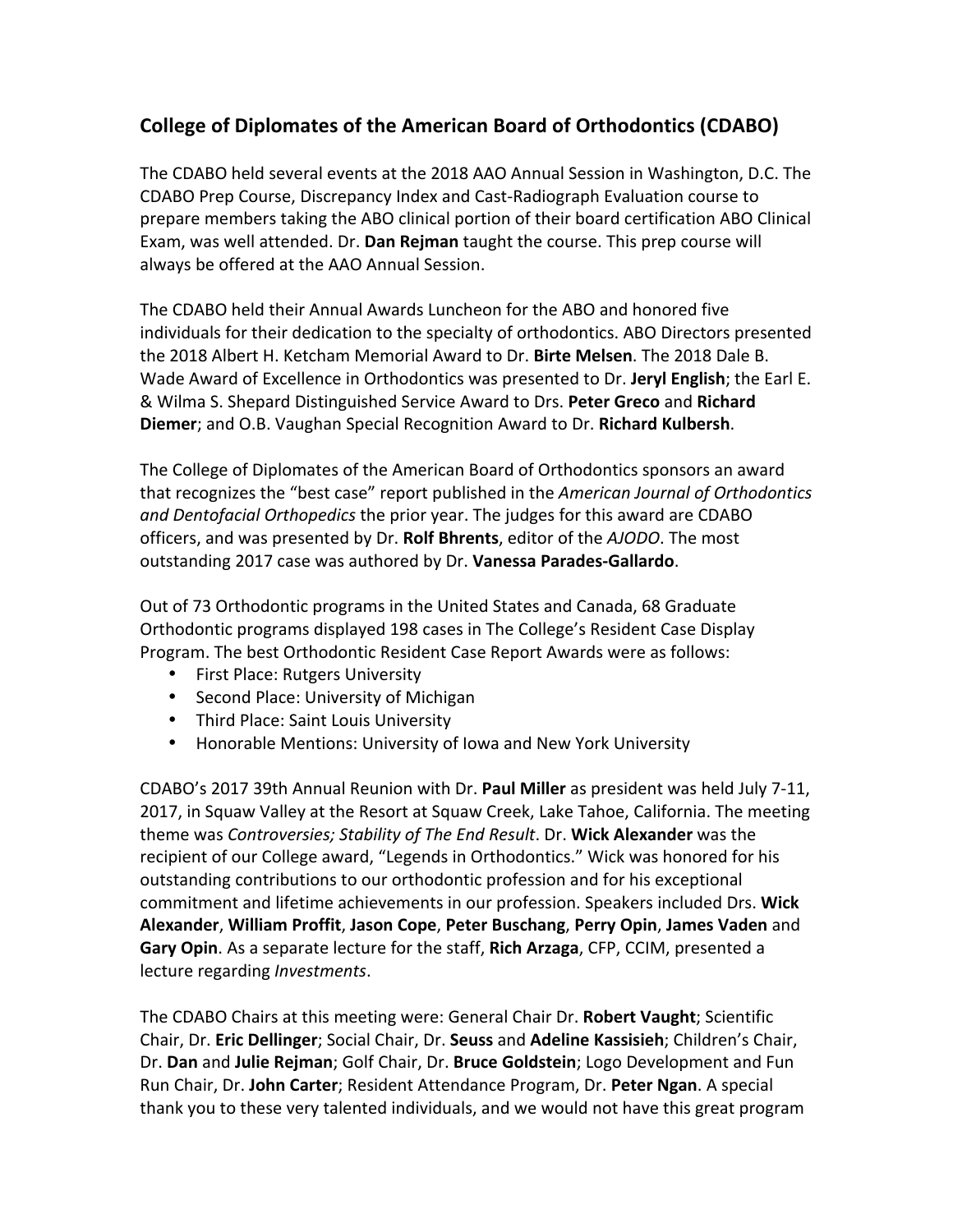without them.

The College Council, all of whom I also wish to thank for their help and support over this past year. As I said at the CDABO Welcome Breakfast, I have never worked with more professional, knowledgeable and talented individuals than our College Council.

The current CDABO Council are the following:

- **Terry Sobler, President**
- **Eric Dellinger**, President-Elect
- **Bruce Goldstein**, Secretary
- **Robert Vaught**, Treasurer
- **Dan Rejman**, Senior Councilor
- **Linda Rigali, Junior Councilor**
- **Paul E. Miller**, Immediate Past President
- **Perry Opin, Parliamentarian**
- **Howard Fine**, Editor of Th*e CDABO Bulletin*
- Michael Guess, Councilor at Large & Editor of *The Ezine* magazine
- **John Carter, Historian**
- **Bryn Cooper**, New & Younger Members

The prestigious CDABO Samir Bishara Award of Merit is given annually at the summer meeting to an outstanding College member who has gone "a step beyond" in service to the College and/or the orthodontic community with a 100% Commitment to Excellence. Dr. **Tom Skafidas** was honored with The College's prestigious Samir Bishara Award of Merit for his outstanding commitment to The College, and was presented by Dr. **Robert Vaught**.

The College's Residents Attendance Program (RAP) was developed with the purpose of bringing orthodontic residents to the College's Annual Summer Meeting. The College provides the lodging, food costs and registration fees for the residents. At this years' College Annual Summer Meeting nine residents were in attendance, and 221 total attendees. During this past year, The College has continued our Annual Awards Luncheon for the ABO, Prep Courses in Preparation for the ABO Board Certification Clinical Examination, Resident Attendance program (RAP) for our summer meeting, and Resident Case Display. The College also presents an Annual award that recognizes the "best case" report published in the *American Journal of Orthodontics and Dento-facial Orthopedics the prior year. The judges for this award are CDABO officers.* 

CDABO/ABO Resident Advocacy Program has been implemented, as well as the CDABO Mentor Program, a special breakfast with a Case Presentation Speaker, updated our website, and we continue to recruit younger members. We have also implemented a program for spouses, when a CDABO member has been deceased, to continue to enjoy their annual fellowship with our members and friends of the College. There were 7 first time attendees.